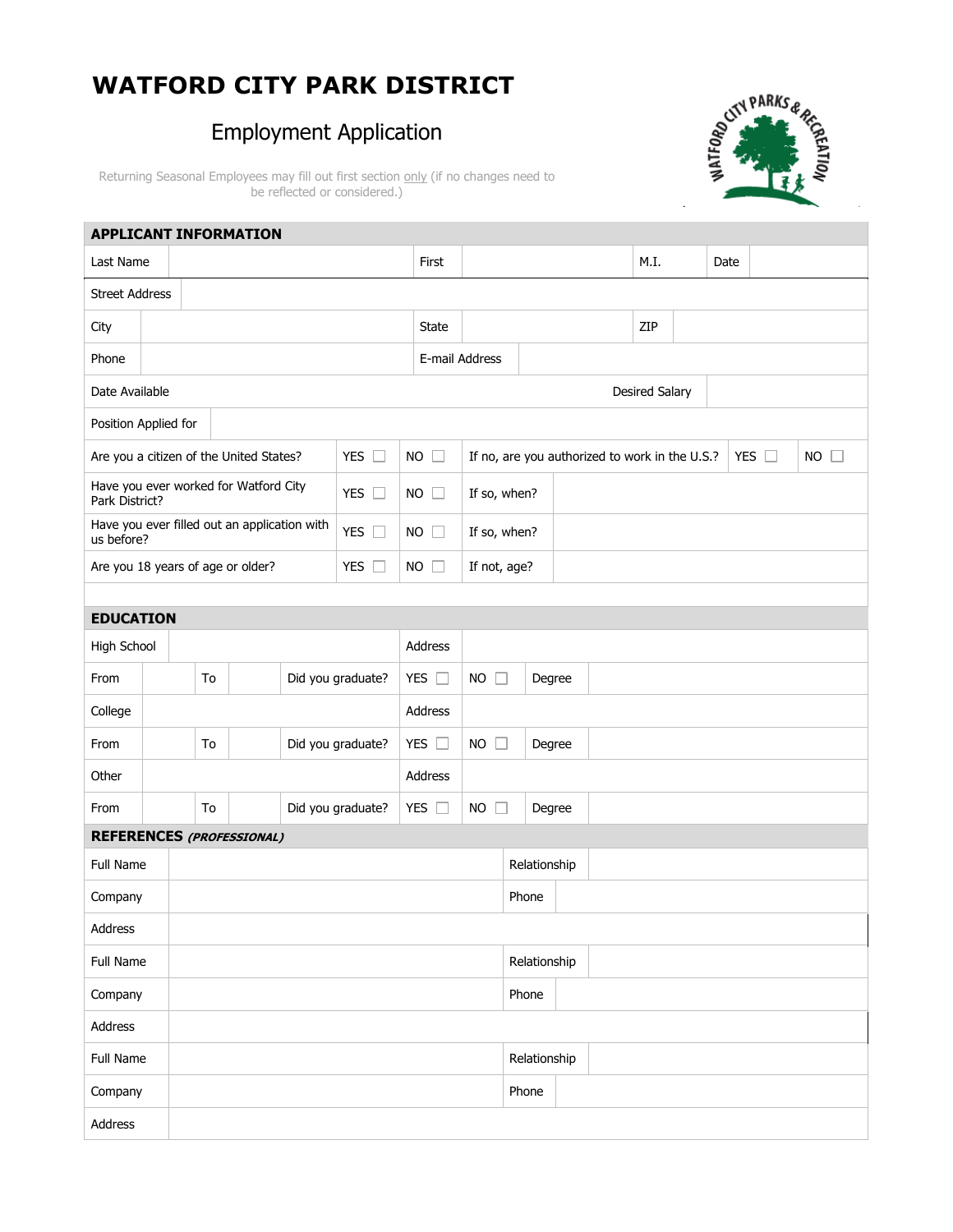| PREVIOUS EMPLOYMENT (MOST RECENT FIRST)<br>ARE YOU CURRENTLY ON "LAYOFF" STATUS AND SUBJECT TO RECALL?      |                                                                                |                                                          |                        |             |                      |                            |    |  |  |  |
|-------------------------------------------------------------------------------------------------------------|--------------------------------------------------------------------------------|----------------------------------------------------------|------------------------|-------------|----------------------|----------------------------|----|--|--|--|
| YES $\square$                                                                                               |                                                                                |                                                          | $NO$ $\Box$            |             |                      |                            |    |  |  |  |
| Company                                                                                                     |                                                                                |                                                          | Phone                  |             |                      |                            |    |  |  |  |
| Address                                                                                                     |                                                                                |                                                          | Supervisor             |             |                      |                            |    |  |  |  |
| Job Title                                                                                                   |                                                                                |                                                          | \$                     |             | <b>Ending Salary</b> | \$                         |    |  |  |  |
| Responsibilities                                                                                            |                                                                                |                                                          |                        |             |                      |                            |    |  |  |  |
| From                                                                                                        | To                                                                             | Reason for Leaving                                       |                        |             |                      |                            |    |  |  |  |
|                                                                                                             |                                                                                | May we contact your previous supervisor for a reference? | YES $\square$          | $NO$ $\Box$ |                      |                            |    |  |  |  |
| Company                                                                                                     |                                                                                |                                                          | Phone                  |             |                      |                            |    |  |  |  |
| Address                                                                                                     |                                                                                |                                                          | Supervisor             |             |                      |                            |    |  |  |  |
| Job Title                                                                                                   |                                                                                |                                                          | <b>Starting Salary</b> | \$          |                      | <b>Ending Salary</b>       | \$ |  |  |  |
| Responsibilities                                                                                            |                                                                                |                                                          |                        |             |                      |                            |    |  |  |  |
| From                                                                                                        | To                                                                             | Reason for Leaving                                       |                        |             |                      |                            |    |  |  |  |
|                                                                                                             |                                                                                | May we contact your previous supervisor for a reference? | $NO$ $\square$         |             |                      |                            |    |  |  |  |
| Company                                                                                                     |                                                                                |                                                          | Phone                  |             |                      |                            |    |  |  |  |
| Address                                                                                                     |                                                                                |                                                          | Supervisor             |             |                      |                            |    |  |  |  |
| Job Title                                                                                                   |                                                                                |                                                          | <b>Starting Salary</b> | \$          |                      | <b>Ending Salary</b><br>\$ |    |  |  |  |
| Responsibilities                                                                                            |                                                                                |                                                          |                        |             |                      |                            |    |  |  |  |
| From                                                                                                        | To                                                                             | Reason for Leaving                                       |                        |             |                      |                            |    |  |  |  |
| May we contact your previous supervisor for a reference?<br>YES $\Box$<br>NO<br>$\Box$                      |                                                                                |                                                          |                        |             |                      |                            |    |  |  |  |
| <b>DRIVERS LICENSE (CERTAIN POSITIONS REQUIRE A DRIVERS LICENSE, PLEASE INQUIRE IF YOU DO NOT HAVE ONE)</b> |                                                                                |                                                          |                        |             |                      |                            |    |  |  |  |
| State<br>issued:                                                                                            |                                                                                |                                                          |                        | From        | To                   |                            |    |  |  |  |
| License #                                                                                                   |                                                                                |                                                          |                        |             | Class $#$            |                            |    |  |  |  |
| Describe the nature of any license<br>suspensions etc. within 10 years:                                     |                                                                                |                                                          |                        |             |                      |                            |    |  |  |  |
|                                                                                                             |                                                                                |                                                          |                        |             |                      |                            |    |  |  |  |
|                                                                                                             |                                                                                |                                                          |                        |             |                      |                            |    |  |  |  |
| <b>MILITARY SERVICE</b>                                                                                     |                                                                                |                                                          |                        |             |                      |                            |    |  |  |  |
| Have you served in the Armed forces of the United<br>States?                                                |                                                                                |                                                          | No                     | From        | To                   |                            |    |  |  |  |
|                                                                                                             | No<br>Are you claiming Veteran's Preference under North Dakota Statute?<br>Yes |                                                          |                        |             |                      |                            |    |  |  |  |
| (You must submit a DD214 verifying each claim) Are you claiming status of a disabled veteran?<br>Yes<br>No  |                                                                                |                                                          |                        |             |                      |                            |    |  |  |  |